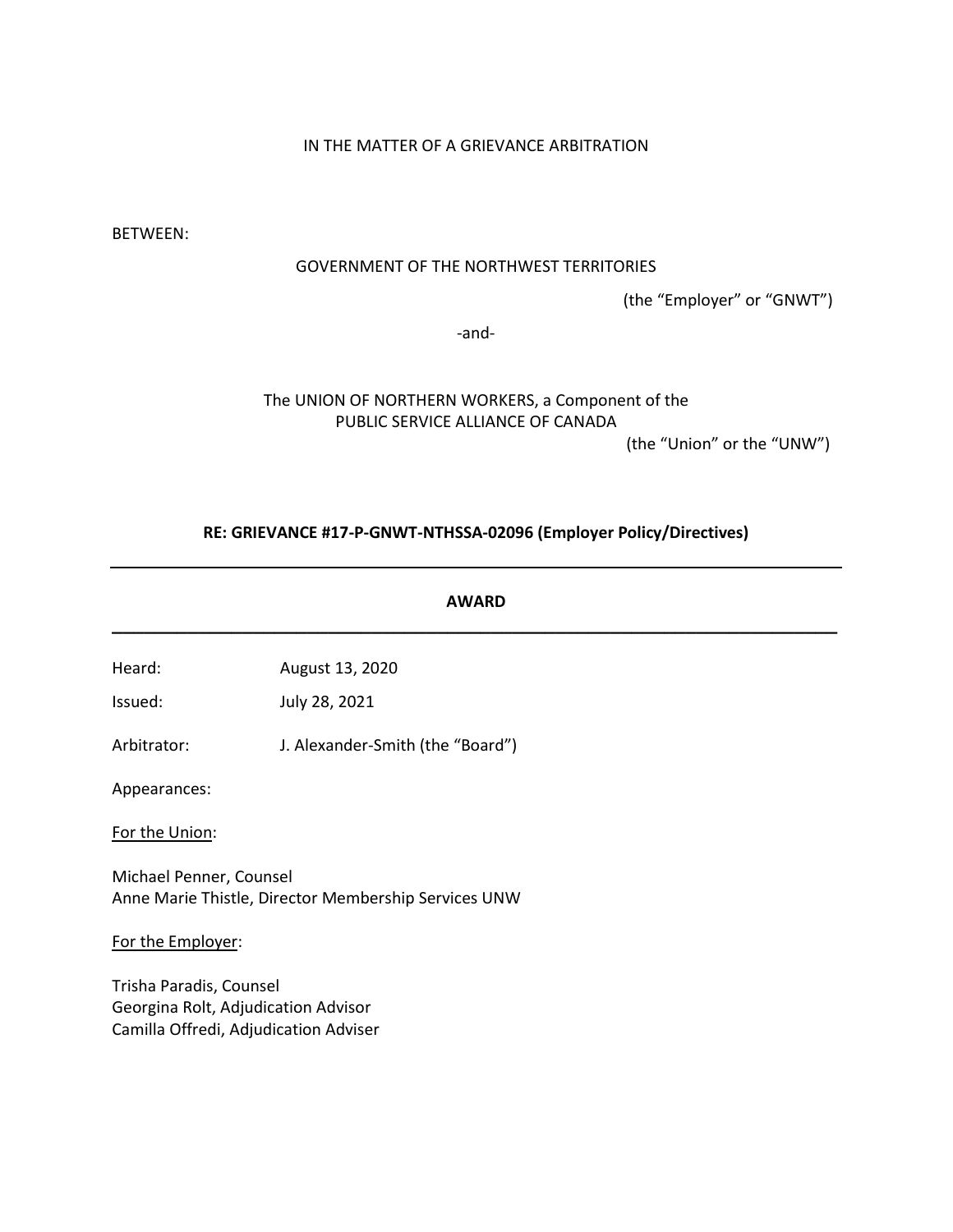# **INTRODUCTION**

[1] This matter involves a policy grievance concerning the Employer's introduction of a workplace rule effective February 1, 2017, applicable to those employees of the Northwest Territories Health and Social Services Authority (NTHSSA) – Yellowknife Region seeking to utilize the Casual Leave provisions under Article 21.08 of the Collective Agreement expiring March 31, 2016 (the "Collective Agreement") [Exhibit 1].

[2] Prior to the hearing, the Union and the Employer provided the Board with an Agreed Statement of Facts along with supporting documentation which together constitute the entirety of the evidence before the Board in determining the merits of the grievance. The parties also provided the Board with their respective authorities, later augmented by oral argument at the virtual hearing on August 13, 2020.

[3] The parties accepted the composition and jurisdiction of the Board to hear and determine the merits of grievance #17-P-GNWT-NTHSSA-02096 – (Employer Policy/Directives) (the "Grievance").

# **FACTUAL BACKGROUND**

## [4] **AGREED STATEMENT OF FACTS ("ASOF"):**

- 1. On January 5, 2017, the Northwest Territories Health and Social Services Authority – Yellowknife Region ("NTHSSA-Yellowknife Region") held a general staff meeting for the staff of the Yellowknife Primary Care Clinic ("YPCC") and Frame Lake Community Health Clinic ("FLCHC"). A copy of the Minutes from this staff meeting is attached as Exhibit "A".
- 2. One of the agenda items from this staff meeting was "casual leave." As reflected in the Minutes, Lisa Rayner (Manager of the YPCC) indicated that *"our use of casual leave has been increasing lately and this impacts operations."* Staff were advised that, commencing February 1, 2017, they would be required to submit a note after their appointment confirming that they attended an appointment. Staff were also informed they should be aware of what types of appointments are considered for casual leave and that *"management has the authority to ask what your appointment is to ensure that we are not approving outside of the collective agreement."*
- 3. Management from NTHSSA-Yellowknife Region developed a form for staff to use to provide the requested confirmation of "casual leave" appointments. A copy of this form is attached as Exhibit "B".
- 4. Leave can be retroactively denied if an employee does not provide the completed form after their appointment; however, the Employer has the discretion to still approve the leave if an employee does not provide the completed form.
- 5. The Union filed Grievance #18-P-GNWT-NTHSSA-02096 *[sic]*on March 24, 2017. It is attached as Exhibit "C".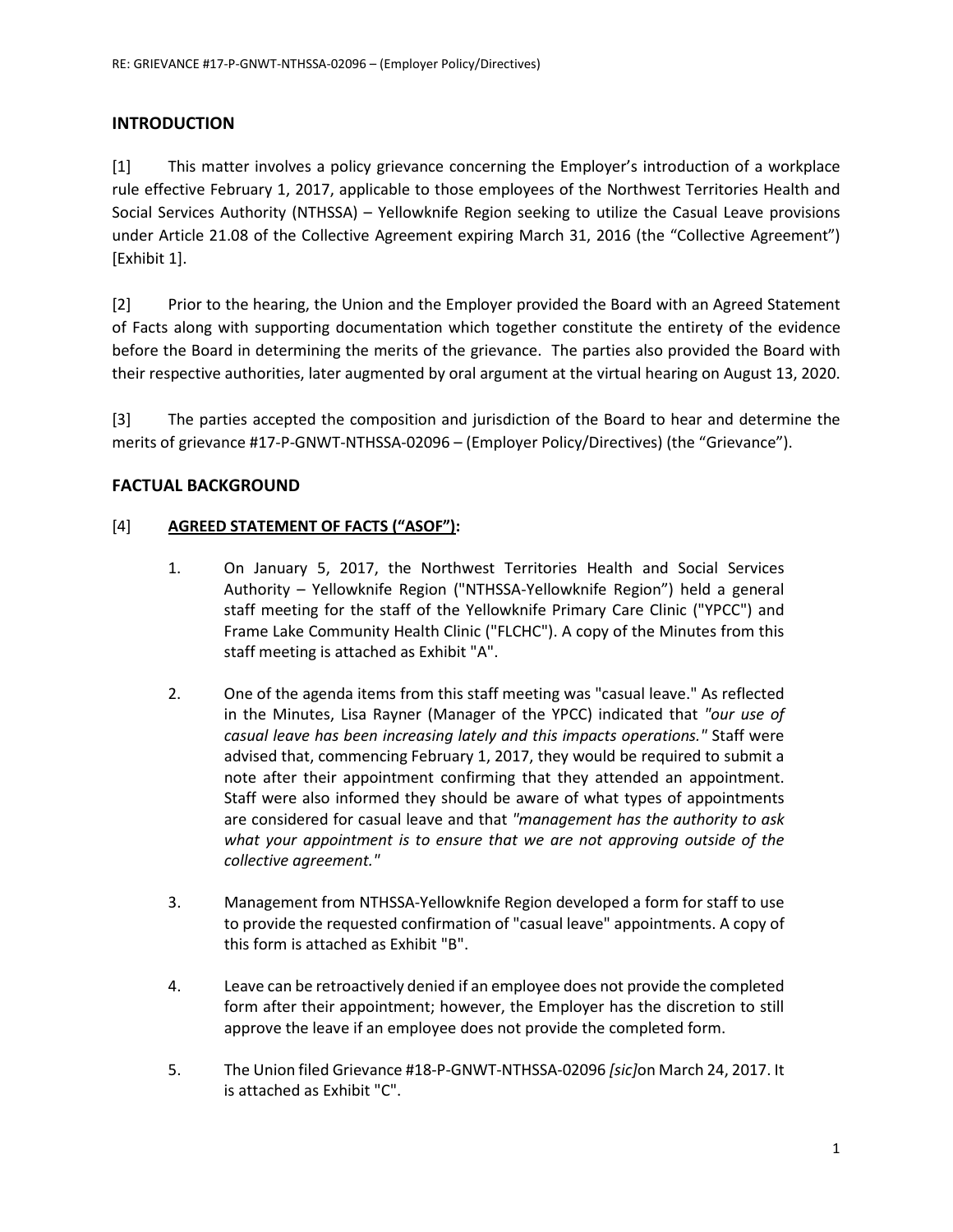- 6. The Employer denied the Union's grievance at the final level on May 3, 2017. The denial letter is attached as Exhibit "D".
- 7. The Human Resources Manual addresses the Employers policy and process regarding 'Other Leave With Pay' which is captured under Article 21 of the Collective Agreement as 'Other Types of Leave'. Section 0812 of the Human Resources Manual is attached as Exhibit "E".
- 8. The NTHSSA-Yellowknife Region employs physicians and other medical professionals. The NTHSSA-Yellowknife Region is familiar with the practitioners in Yellowknife and may become aware of staff assignments to specialized clinics or to particular areas of practice.
- 9. Yellowknife is a community of approximately 20,000 residents. There are a limited number of professionals in specialized health care fields (such as psychiatry, counselling, gynecology/women's reproductive health), as well as in other fields to which Casual Leave applies, such as lawyers. Some of these professionals are sole practitioners, and they may or may not have administrative staff.
- 10. The Union asserts the Employer is in violation of Article 21.08 Casual Leave by requiring employees to submit this written confirmation of "casual leave" appointments. The Employer asserts that there is no violation since Casual Leave is granted at the Employer's discretion. The Collective Agreement is enclosed as a separate document.

[5] The Board noted a typographical error in the description of the reference number of the Grievance at paragraph 5 of the ASOF, which the Board has corrected in this Award.

# **EXHIBITS**

[6] The additional documents submitted to the Board in connection with the Grievance were entered into the Record as Exhibits as follows:

Exhibit 1 – COLLECTIVE AGREEMENT Between The Union of Northern Workers and The Minister of Human Resources expires March 31, 2016

- Exhibit A General Staff Meeting Minutes dated January 5, 2017 (3 pages)
- Exhibit B Blank confirmation of appointment note (1 page)
- Exhibit C Submitting at Step 2 dated March 24, 2017 (2 pages)

Exhibit D – Letter dated May 3, 2017 to Ms. Tina Korycki (2 pages)

Exhibit E – Other Leave With Pay dated August 11, 2020 (4 pages)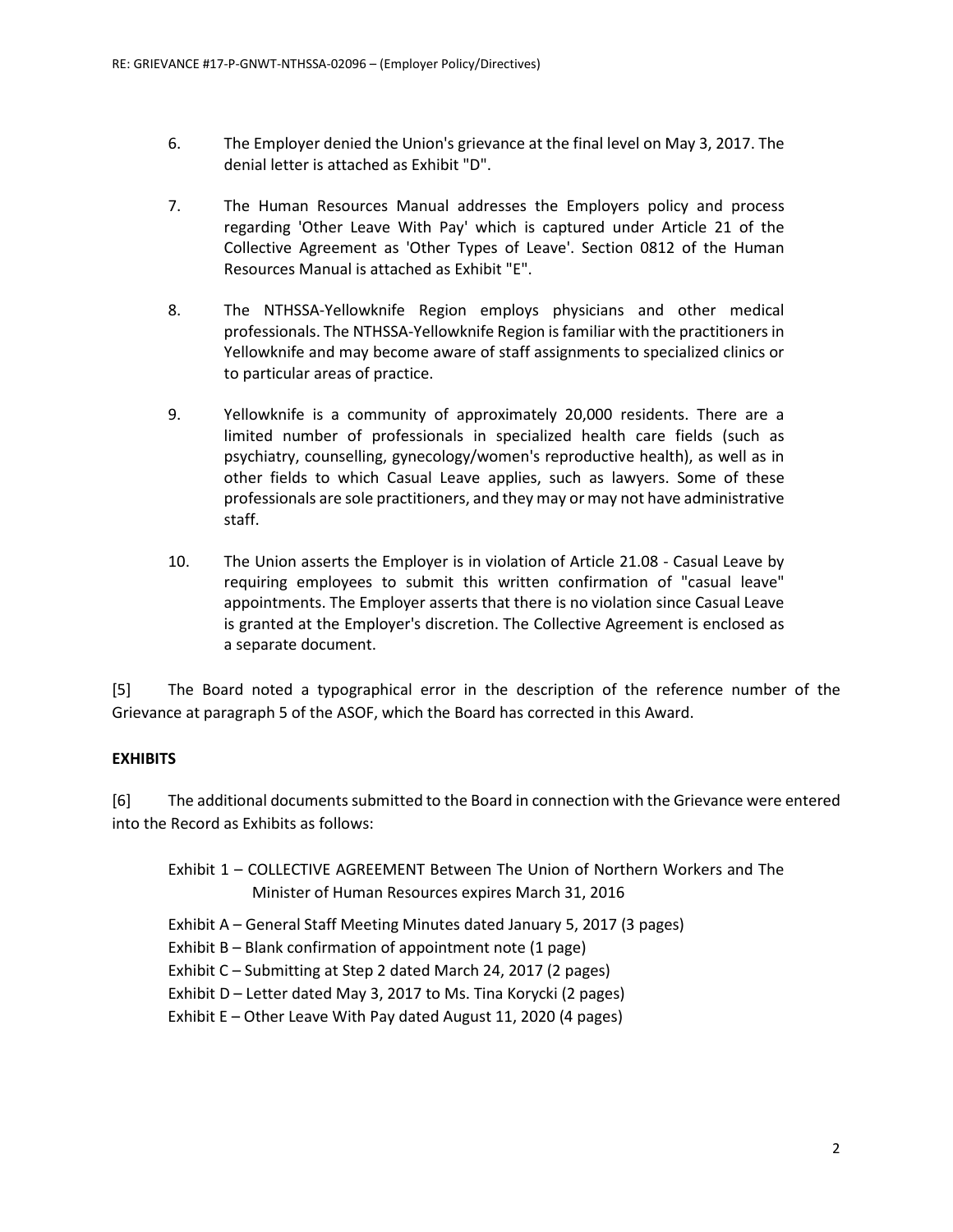### **AUTHORITIES**

- [7] For the Union:
	- 1. *Northwest Territories Health and Social Services Authority (Re)*, 2019 NTIPC 2 (CanLII).
	- 2. Office of the Information and Privacy Commissioner, "Review Report 17-156" (2018), online: *Northwest Territories Information and Privacy Commissioner* <https://atippnt.ca/documents/atipp-reviews/download-info/review-report-17-156>.
	- 3. David M Beatty, Donald J Brown & Adam Beatty, *Canadian Labour Arbitration*, 5th ed (Toronto: Thomson Reuters Canada, 2006, loose-leaf): 4:1520, 4:1525, 4:2326.
	- 4. *Communications, Energy and Paperworkers Union of Canada, Local 30 v Irving Pulp & Paper Ltd*, 2013 SCC 34.
	- 5. *Lumber & Sawmill Workers Union Local 2537 v KVP Co*, ("KVP") 1965 CarswellOnt 618, [1965] OLAA No 2.
	- 6. *Peace Country Health v United Nurses of Alberta*, 2007 CanLII 80624 (AB GAA).
- [8] For the Employer:
	- 1. *Southlake Regional Health Centre v Ontario Nurses' Association*, 2016 CanLII 33289 (ON LA).
	- 2. *Centennial College of Applied Arts and Technology v Ontario Public Service Employees Union*, 2007 CanLII 16816 (ON LA).
	- 3. *Government of the Northwest Territories v Union of Northern Workers (Public Service Alliance of Canada)*, 2019 CanLII 94008 (NT LA).
	- 4. University of British Columbia v. CUPE Local 116 [no citation provided]
	- 5. *York University v York University Staff Association*, 2012 CanLII 41233 (ON LA).

## **RELEVANT PROVISIONS OF THE COLLECTIVE AGREEMENT**

### ARTICLE 2

#### INTERPRETATION AND DEFINITIONS

- 2.01 For the purpose of this Agreement:
	- (t) "Leave of Absence" means absence from duty with the E mployer's approval.

### ARTICLE 4 **APPLICATION**

4.01 The provisions of this Agreement apply to the Union, the employees and the Employer.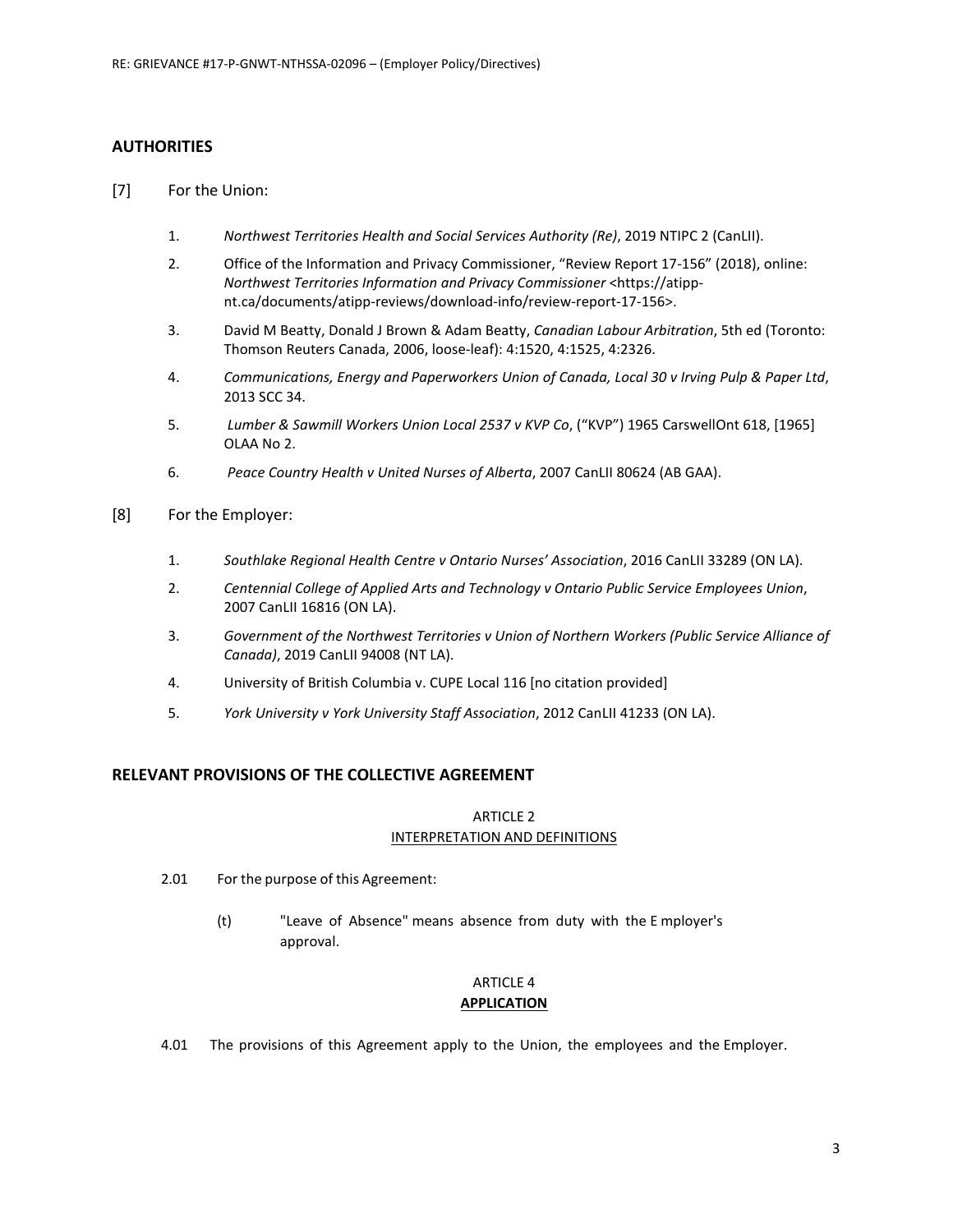### ARTICLE 5 CONFLICT OF PROVISIONS

5.03 Where there is any conflict between the provisions of this Agreement and any regulation, direction or other instrument dealing with terms and conditions of employment issued by the Employer, the provisions of this Agreement shall prevail.

# ARTICLE 7

### MANAGERIAL RESPONSIBILITIES

7.01 Except to the extent provided herein, this Agreement in no way restricts the Employer in the management and direction of the Public Service.

### ARTICLE 21

### OTHER TYPES OF LEAVE

### **CASUAL LEAVE**

- 21.08 (1) Employees may be granted casual leave with pay to a maximum of two (2) hours, with no charge against special leave credits, for the following purposes:
	- **(a)** Medical, Dental**, School Authority** and Legal Appointments

Whenever it is necessary for an employee to attend upon his/her doctor, dentist, lawyer, or appointments with school authorities during working hours he/she may be granted casual leave for these purposes.

(b) Other Casual Leave

The Deputy Head may grant an employee casual leave for other purposes of a special or unusual nature.

- (2) **Casual leave under 21.08(1)(a) may be extended to a maximum of four hours if:**
	- **(a) travel within the Northwest Territories but outside of the employee's community is required to attend a dental, legal or school authority appointment under 21.08(1)(a); and**
	- **(b) access to the dental services, legal services or the required school authority is not provided in the employee's community.**
- **(3) Casual leave under 21.08(1) and 21.08(2) may in all cases be granted only for the period of the appointment and travel to and from the appointment.**
- **(4)** Employees may be granted casual leave with pay to a maximum of one day per occurrence where the employee's physician requires him/her to attend regular or recurring medical treatments and checkups. Such casual leave shall not be unreasonably denied.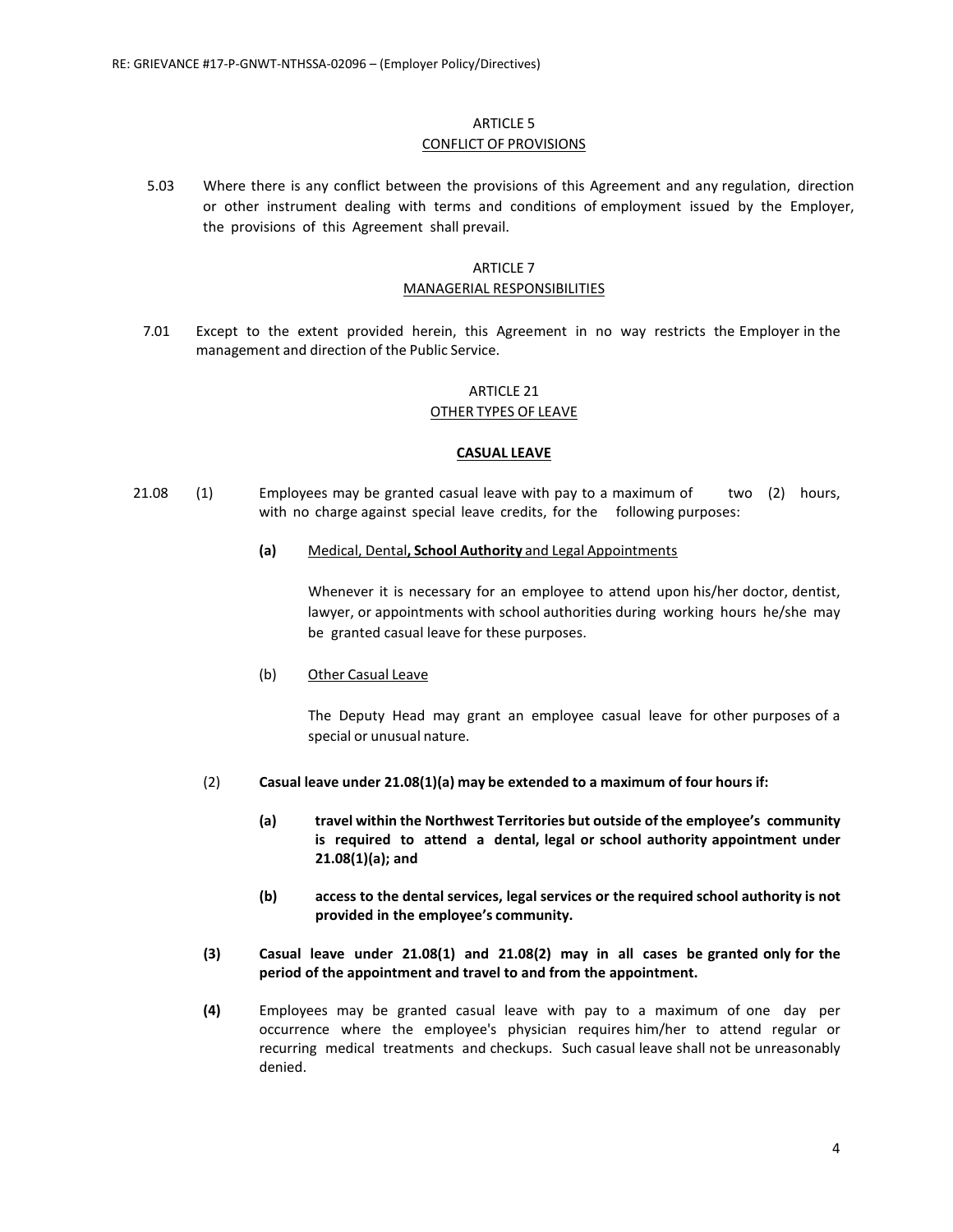**(5)** With the concurrence of the Employer, in circumstances where an employee feels that he is unable to effectively continue to work due to an adverse situation occurring during regularly scheduled shift or workday hours, the employee will receive casual leave with pay for the remainder of that shift or work day. Said leave shall not be charged against any leave credits.

# **THE GRIEVANCE**

[9] Casual Leave under Article 21.08 of the Collective Agreement is an uncapped form of leave with pay, which is both unearned and without charge against leave credits, but which may only be accessed by eligible employees with the approval of a supervisor to attend medical, dental, legal or school authority appointments during regular work hours.

[10] On January 5, 2017, at a General Staff Meeting employees of the NTHSSA – Yellowknife Region were notified of its adoption of an "Appointment Confirmation" requirement for those wishing to access Casual Leave, summarized at page 2 of the General Staff Meeting Minutes [Exhibit A], as follows:

### *Appointment Confirmation*

- *Lisa indicated that our use of casual leave has been increasing lately and this impacts operations.*
- *Starting February 1, 2017 staff will be required to submit a note after their appointment confirming that they attended an appointment.*
- *Staff should be aware of what falls under casual leave (i.e. medical, dental, school authority, etc.) and that management has the authority to ask what your appointment is for to ensure that we are not approving outside of the collective agreement.* [emphasis added by the Board)

[11] The Union submitted the Grievance on March 24, 2017, asserting that the Employer's Appointment Confirmation form [Exhibit B] was a violation of Article 21.08 and, further, that it may also constitute a violation of a member's privacy or cause a member to refrain from seeking or attending a necessary appointment as a consequence of the Employer's unilaterally imposed rule.

[12] In reply by letter dated May 3, 2017 [Exhibit D], the Employer denied the Grievance and asserted, in part:

*Article 21.08 states that casual leave "…may be granted…whenever it is necessary…" As such, this article contemplates this leave type being discretionary. Therefore, as casual leave is granted at the Employer's discretion, it is reasonable to expect the Employer will undertake to assess and monitor requests for casual leave and manage casual leave use. Because of this, the practice of requiring confirmation of attendance at appointments, when casual leave is granted, is not inconsistent with the Collective Agreement. In addition, this policy is supported by the KVP Case in that it is not unreasonable, it is clear and unequivocal, it was brought to the attention of all affected employees prior to implementation, and its requirement has been consistently enforced.*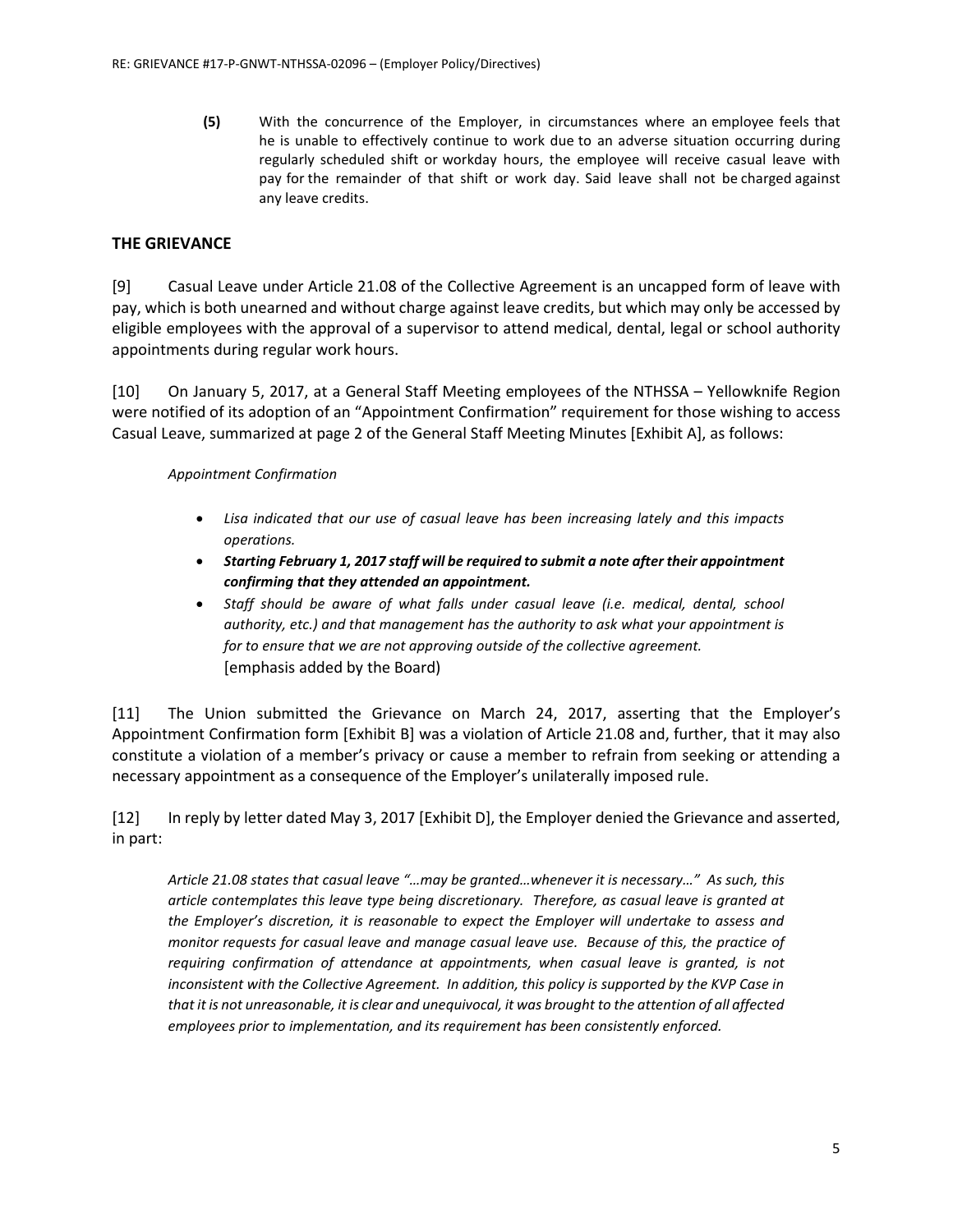*Prior to receiving approval for casual leave, employees must request such leave from their supervisor, which requires that the employee state what type of appointment they plan to attend i.e. doctor/lawyer/counsellor/dentist etc. Therefore, the requirement of having a form signed by a staff member of the appointment-office does not reveal private information about the appointment or the employee, which the supervisor was not already privy to.*

[13] Accordingly, the Grievance submitted to the Board pursuant to Article 37.19 of the Collective Agreement requires a determination as to whether the Employer's requirement that its Appointment Confirmation form be completed and returned by employees seeking Casual Leave constitutes as a violation of the Collective Agreement.

## **SUBMISSIONS OF THE PARTIES**

## **The Union**

[14] It is the Union's position that Casual Leave is a bargained form of leave under this and a predecessor collective agreement which had been in place well before the Employer's unilaterally imposed Appointment Confirmation rule (the "Rule") was implemented effective February 1, 2017.

[15] Although it acknowledges that the granting of Casual Leave is at the Employer's discretion under the Collective Agreement, the Union asserts that the Rule is inconsistent with Article 21.08 and therefore violates the Collective Agreement.

[16] The Union further submits that even should the Board conclude that the Rule fails to offend the negotiated terms of the Collective Agreement, the Board should nonetheless conclude that the Rule is unreasonable as the information sought thereunder is prejudicial to and invasive of a member's privacy. In doing so, the Union urged the Board to consider Arbitrator Sim's comprehensive analysis of the evolution of privacy rights in *Peace Country Health*, supra.

[17] The Union recognizes the Employer's right to manage its workforce, subject only to the negotiated terms of the Collective Agreement. In assessing the merits of the grievance and the Employer's application of its unilaterally imposed Rule, it urged the Board to consider not only the traditional *KVP* factors but also the impact of the Rule upon the privacy rights of the employees, including an attendant "absence of anonymity" within this small northern community.

[18] It is in this context that the Union asserts that the Employer's adoption of a two-pronged approval system with its pre-appointment management approval and post-appointment verification form can result in the identification not only of the service provider seen by an employee but, particularly in the case of medical appointments, in the identification of the nature of the service(s) sought; thereby violating a member's privacy rights.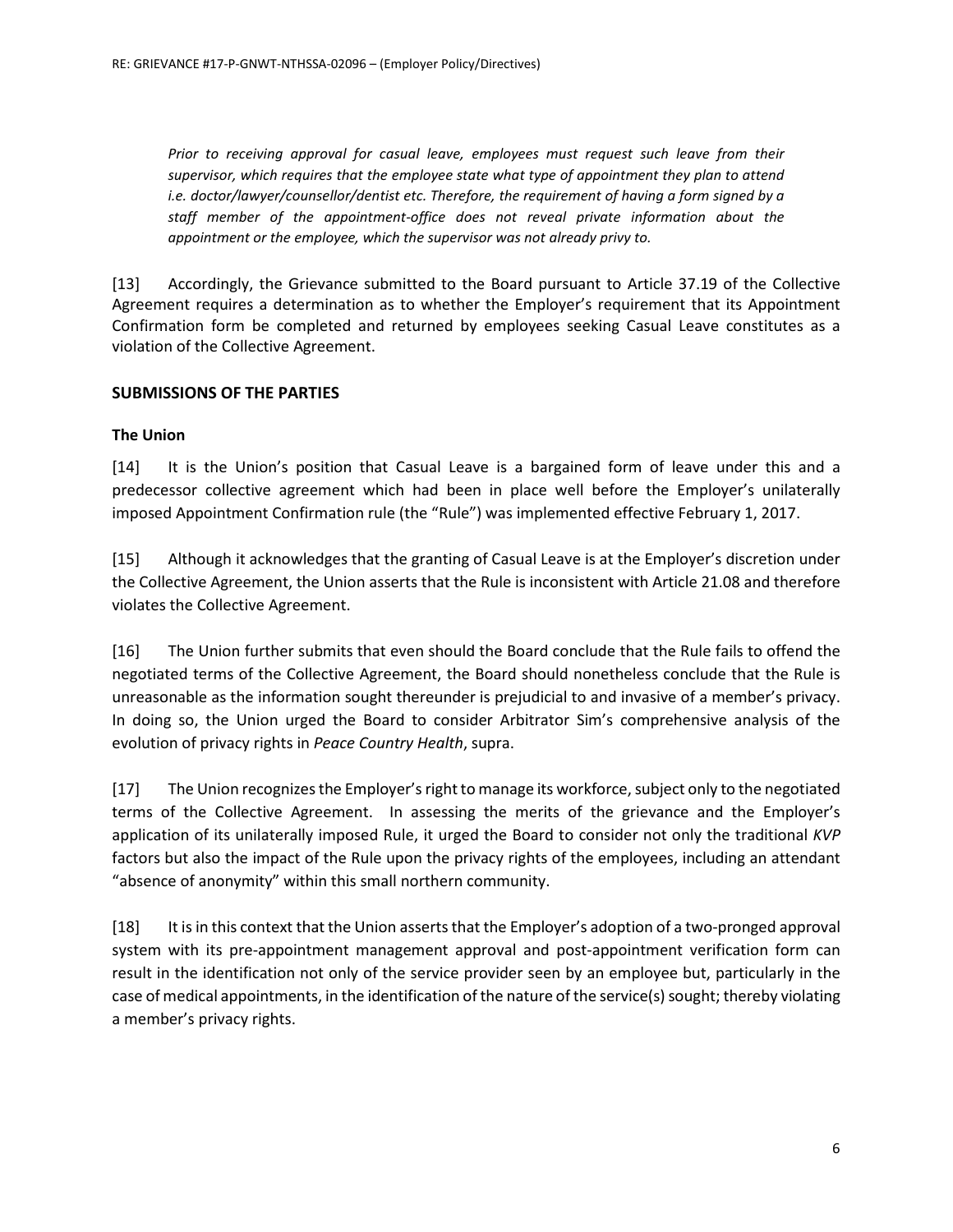[19] The Union disputes any suggestion that the Rule is merely an expression of a legitimate business interest imposed to ensure that the Casual Leave provisions under the Collective Agreement are being used appropriately by affected employees and further asserts that the Employer has been unable to demonstrate any evidence in support of such an assertion.

[20] The Union argues that in instances where the Employer may have some doubt about the veracity of the employee's Casual Leave request or that Casual Leave was being misused, it asserts that there were already options in place to assess individual circumstances without resorting to a universally mandated Rule requiring the signature of the service-provider when it is neither necessary nor reasonable to do so.

[21] In its assessment of the mandatory application of the Rule, the Union urged the Board to consider the treatment of Sick Leave at Article 20 of the Collective Agreement; noting that there is no blanket obligation to provide the Employer with a medical certificate except in circumstances of a *"…demonstrated and reasonable basis of doing so"* [Article20.04]. It further submits that this is a reasonable approach to a member's request for Casual Leave.

[22] For these reasons, the Union submits that the Employer's unilateral imposition of the mandatory Appointment Confirmation form is unreasonable in that it can only be seen to be a means to dissuade those employees from applying for Casual Leave, notwithstanding that it is a bargained right under the Collective Agreement.

[23] The Union also submits that since a supervisor has the discretion to approve the Casual Leave request even in the absence of an Appointment Confirmation form, the Rule is therefore arbitrary.

[24] The Union urged the Board to reject the Employer's justification for the Rule. It submits the even had the Employer produced any objective evidence of an increase in Casual Leave requests which in turn impacted upon operations, which it asserts it did not, it submits that the Employer already had the discretion to deny the leave request. In the Union's view, this reality demonstrates only that the Rule is over-reaching and unreasonable.

[25] The Union's additional authorities in support of the Grievance are set out at paragraph [7] above.

[26] The Union urges the Board to allow the Grievance and seeks a Declaration that the Employer has violated Article 21.08 of the Collective Agreement in its adoption of an unnecessary and unreasonable mandatory Appointment Confirmation form and in violation of the privacy rights of its members.

[27] In Reply, the Union pointed out that the Employer's Human Resource Manual excerpt "Other Leave with Pay" [Exhibit "E"] was produced by the Employer without the consent or endorsement of the Union.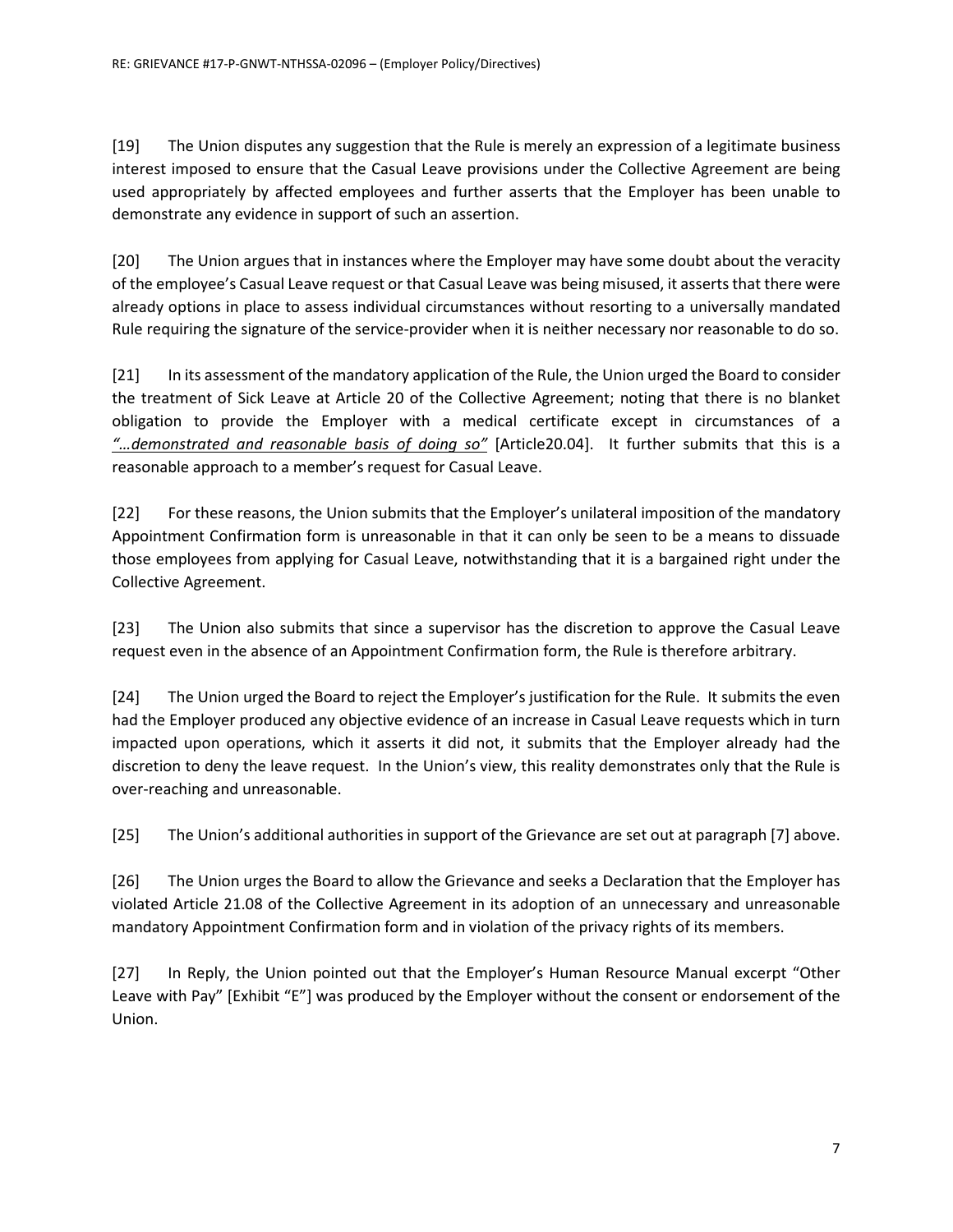# **The Employer**

[28] At the commencement of the Employer's submissions, counsel advised that the Appointment Confirmation form is no longer in use, pending the outcome of this arbitration. More specifically, the Employer seeks the Board's guidance on the extent to which the Employer can implement processes to support its oversight of the Casual Leave provisions set out in the Collective Agreement.

[29] In particular, the Employer seeks a ruling as to whether the information sought in its Appointment Confirmation form (or something similar) is within the scope of Article 21.08 of the Collective Agreement.

[30] In response to the Union's submissions, the Employer clarified that all employees of the NTHSSA – Yellowknife Region were subject to the Appointment Confirmation Rule as of February 1, 2017, and not just its casual employees.

[31] It is the Employer's position that Casual Leave is distinct from other types of leave in that it is not "earned" by an employee, nor does it generate a "leave bank", such as the earned and banked accruals for Vacation Leave and Sick Leave under the Collective Agreement. Rather, it submits, Casual Leave is a discretionary form of paid leave which may be granted by the Employer where operational requirements permit for the specific purpose of permitting employees to attend necessary dental, medical, legal or school authority appointments that are only accessible during regular work hours, and which at times may require a cover-off during an employee's absence.

[32] Counsel referred the Board to Arbitrator Ponak's 2019 decision in *Government of the Northwest Territories v Union of Northern Workers (Public Service Alliance of Canada), supra, in which he had* occasion to consider the scope and exercise of the Employer's discretion in allowing or denying a Casual Leave request under Article 21.08 of the Collective Agreement. In this case, Arbitrator Ponak concluded that the Employer was required to exercise its discretion on a case-by-case basis, acting reasonably. Accordingly, the Employer argues that it needs relevant information in order to reasonably exercise its discretion in managing Casual Leave requests.

[33] The Employer submits that although Article 21.08 identifies the negotiated categories of appointments for which Casual Leave may be granted, it does not otherwise restrict or limit how the Employer is to exercise its discretion in assessing Casual Leave requests. Accordingly, it is the Employer's position that it is entitled to implement policies and protocols to formalize Casual Leave procedures as a component of its right to manage its workforce.

[34] It further asserts that its introduction of the Appointment Confirmation form for the purpose of verifying that the leave taken was for a purpose authorized under Article 21.08 is a reasonable component of managing discretionary leave and responding to operational hurdles occasioned by an employee's absence during regular work hours. Counsel referred the Board to the Employer's Human Resource Manual, which sets out requirements for supporting documentation for other forms of leave as well. [Exhibit E].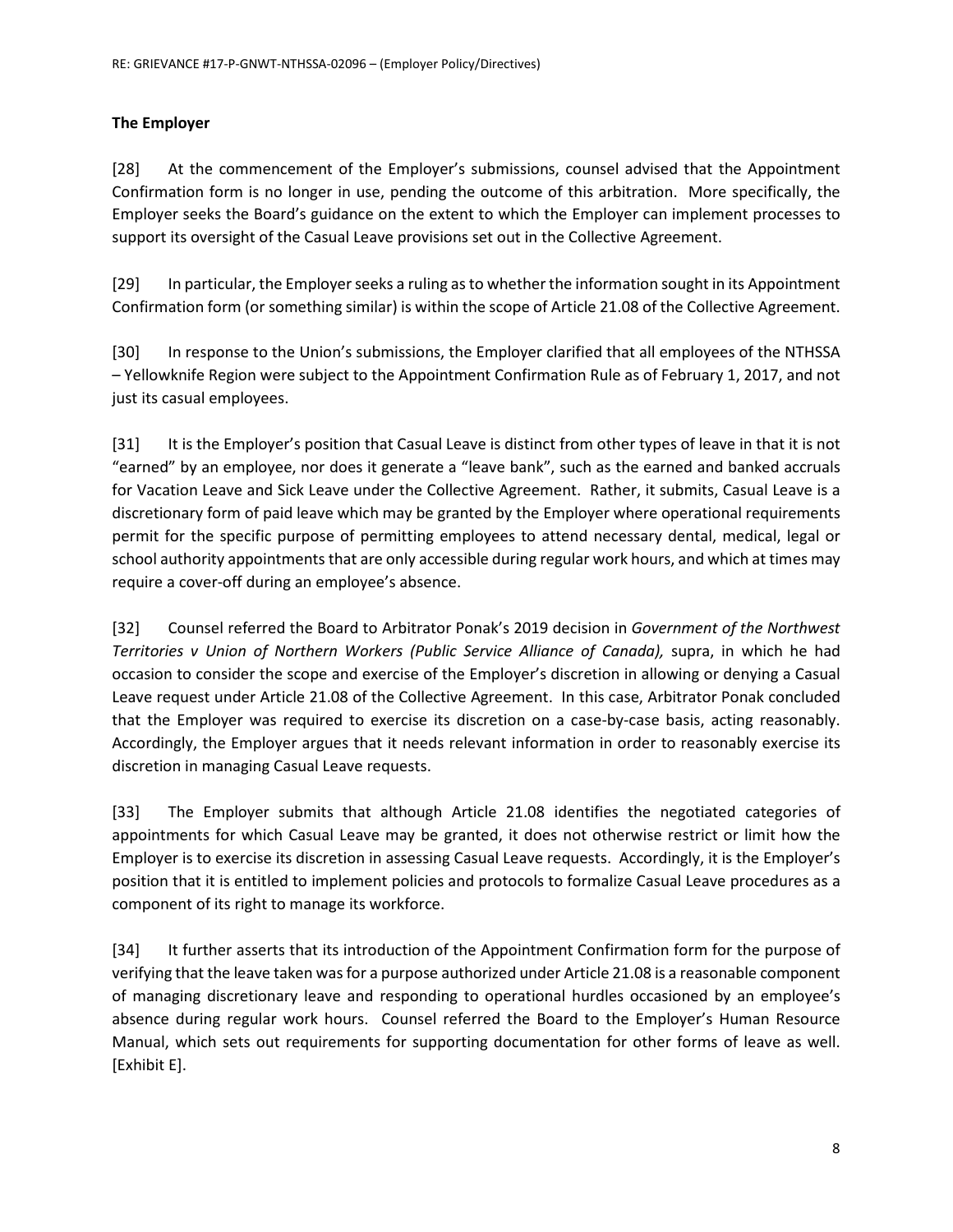[35] The Employer asserts that its Appointment Confirmation form requires only the most basic information: nature of appointment (medical, dental, legal, school authority), name and date/time of attendance at the appointment and a signature; language which mirrors the wording in the Collective Agreement, with no add-ons. There is no requirement that a practitioner sign the form; nor is there a request for any information beyond that which the Employer is entitled to manage its workforce and perform its obligations under the Collective Agreement.

[36] The Employer submits that its adoption of the Appointment Confirmation Rule is not inconsistent with Article 21.08 or does not violate the Collective Agreement, as asserted by the Union or at all.

[37] The Employer argues that the factors in assessing a unilaterally imposed workplace rule in *KVP*, supra, continue to apply and have been met in this case.

[38] In further response to the Union's assertions regarding privacy violations, the Employer submits that the Union has overstated the nature of living in a small community. It further disputes that the information required to complete the Appointment Confirmation form somehow violates or infringes an employee privacy rights in any manner; noting that the form requires the identification of the category of appointment, the employee's name, the date and time of the appointment and a signature; no other information is requested.

[39] The Employer submits that merely identifying the category of appointment without particulars is also not a violation of the Collective Agreement, as the categories on the form merely replicate the categories of appointments for which Casual Leave may be granted under Article 21.08.

[40] The Employer submits that Casual Leave is in no way analogous to Sick Leave or Special Leave under the Collective Agreement, despite the Union's assertions to the contrary. Those forms of leave are not discretionary; they are contractual entitlements under the Collective Agreement.

[41] The authorities upon which the Employer relies are set out in paragraph [8] above.

[42] In the Employer's view, the Union has failed to produce evidence to establish even a *prima facie*  violation of the Collective Agreement or a privacy breach and as such, it urges the Board ought to dismiss the grievance in its entirety.

## **ANALYSIS**

[43] In determining the merits of this Grievance, I have carefully considered the documentary evidence submitted to the Board as set out in the Agreed Statement of Facts, along with the supporting documents entered as Exhibits in these proceedings, and the submissions and authorities presented by counsel.

[44] It is not disputed that, unlike Sick Leave and Vacation Leave, Casual Leave is an unearned discretionary entitlement under the Collective Agreement. Yet it is a form of paid leave that is recognized under the Collective Agreement, one which may or may not be granted at the Employer's discretion.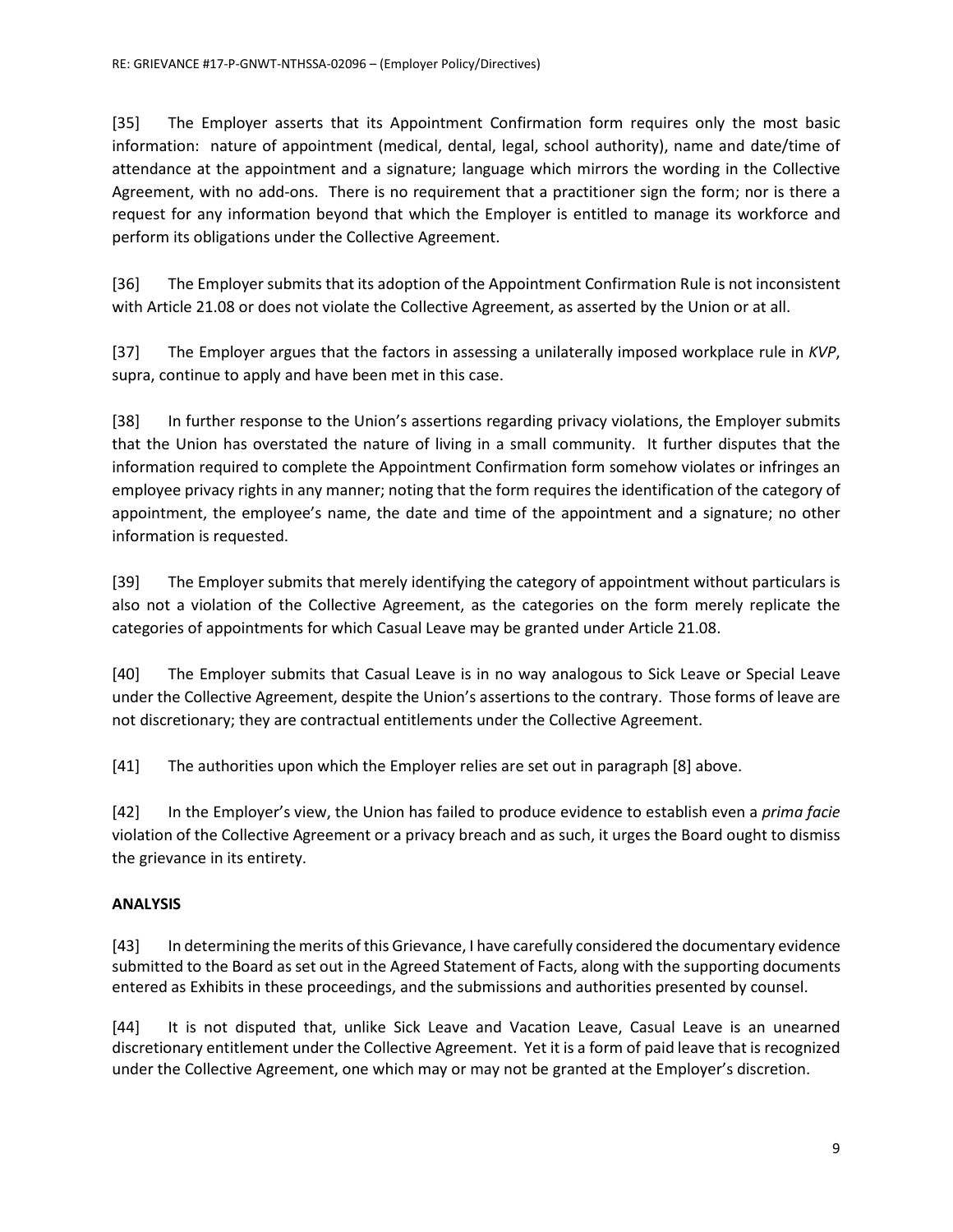[45] It is also not disputed that the parties agreed to this special discretionary form of paid leave to accommodate an employee's attendance at a necessary medical, dental, school authority or legal appointment which could not otherwise be scheduled outside of regular work hours, as set out at Article 21.08 (1)(a). However, under Employer policies the granting of Casual Leave was subject to operational requirements which would permit the employee's absence during regular work hours. Prior to February 1, 2017, NTHSSA-Yellowknife Region employees required only the prior approval of their supervisors to access paid Casual Leave.

[46] As of February 1, 2017, employees wishing to access paid Casual Leave were required to have the Employer's Appointment Confirmation form [Exhibit B] signed by a service provider, confirming the employee's attendance (date and time) at the (medical/dental/school authority/legal) appointment. It is the unilateral introduction of this Rule which triggered the Grievance.

[47] The Employer submits that the Rule is neither a violation of the Collective Agreement nor a breach of a member's privacy. I would agree based upon the evidence before the Board, for the reasons which follow.

[48] I concur with Arbitrator Ponak's interpretation of the scope of the Employer's discretion under Article 21.08 of the Collective Agreement as set out in *Government of the Northwest Territories v Union of Northern Workers (Public Service Alliance of Canada),* supra, in which he concluded at page 9:

*Employees are eligible for casual leave if they meet certain criteria but the Employer has the discretion whether or not to grant the leave even if the criteria are met. Granting discretion to the Employer distinguishes casual leave from some other contractual leaves.*

*…*

*The Employer's discretion to grant or not grant casual leave is not unfettered. It is subject to a reasonableness test.*

[49] Accepting that the exercise of an Employer's discretion to grant or deny a Casual Leave request in any particular case is not unfettered and subject to a reasonableness test; Arbitrator Ponak's decision is not otherwise determinative of the policy grievance before the Board concerning the Employer's introduction of the Rule.

[50] The Union's position is that the Employer is not entitled to impose the Rule in these circumstances; because it is unreasonable, arbitrary and/or for no legitimate business purpose. The Employer's position is that the introduction of the Rule is within its right to manage its workforce.

[51] Article 21.08(1)(a) reflects the agreed categories of appointments for which casual leave may be granted; medical, dental, school authority or legal. Accordingly, if an employee's request for Casual Leave under this section of Article 21.08 failed to fit within these four negotiated categories, I am persuaded the request for Casual Leave could reasonably be denied on that basis. The language of the Collective Agreement is clear and unambiguous.

[52] However, when the request for Casual Leave is for one of the four agreed categories of appointments, while that does not trigger a right to Casual Leave, it does trigger the Employer's obligation to exercise its discretion to grant or deny the leave request.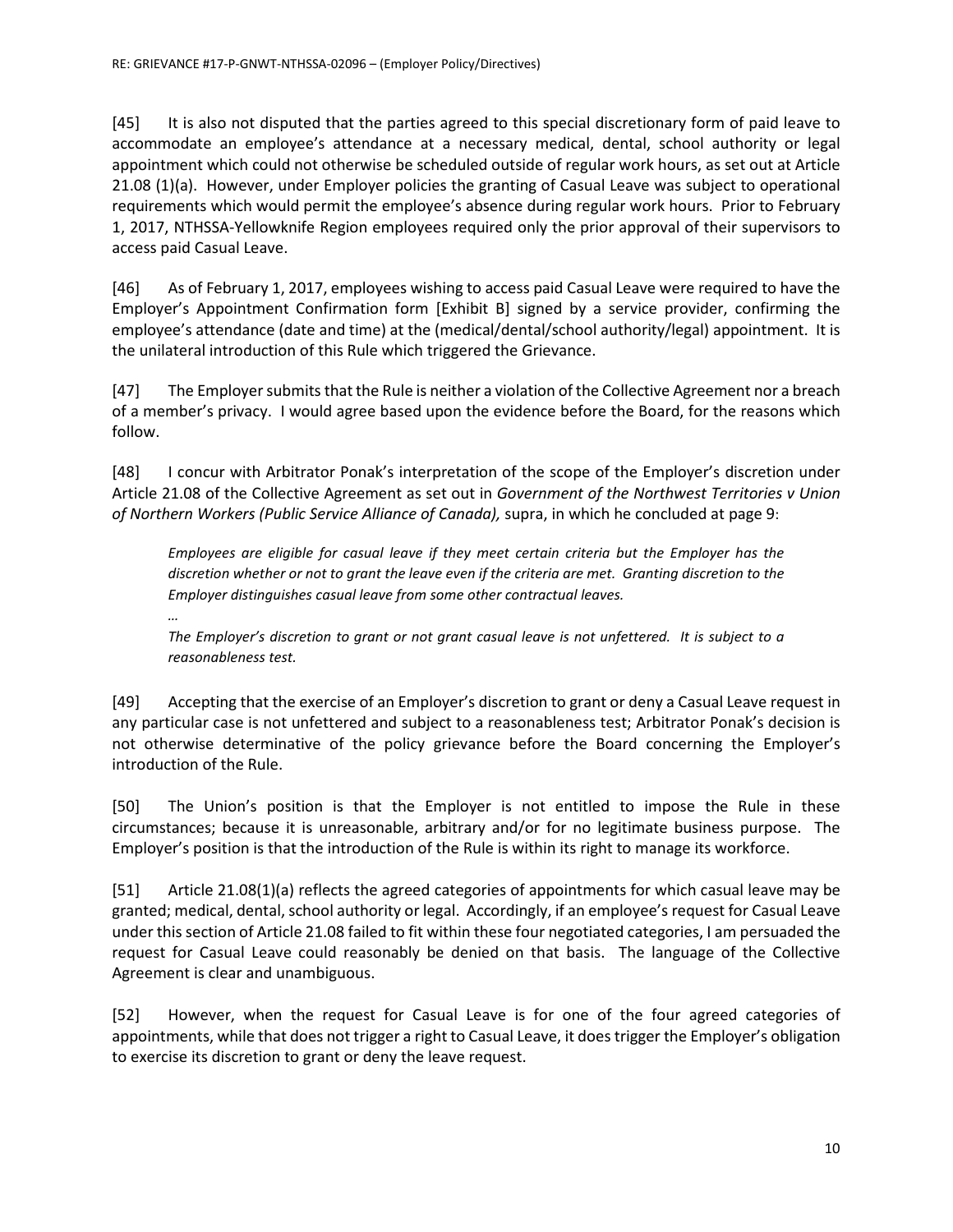[53] Article 21.08(1)(a) is silent on how or upon what considerations the Employer's discretion is to be exercised in any given case; just that it has the discretion to grant or deny a Casual Leave request.

[54] Without doubt, the Employer must meet its obligations in the exercise of its discretion under Article 21.08 even where the Collective Agreement is silent.

[55] I am persuaded that the Employer's authority to create workplace policies and rules to administer its obligations under the Collective Agreement and to manage its workforce is expressly set out at Article 7 of the Collective Agreement, which provides:

*Except to the extent provided herein, this Agreement in no way restricts the Employer in the management and direction of the Public Service.*

[56] More specifically, the Employer adopted policies and rules specifically to address the management of "Other Leaves with Pay" at section 0812 of its Human Resource Manual [Exhibit E], which sets out a number of Guidelines applicable to various categories of "Other Leaves With Pay", which include:

- 5. Requests for leave with pay may be approved for the following:
	- 1. Court leave;
	- 2. Leave to lecture in a field of employment;
	- 3. Examination leave;
	- 4. Union business;
	- 5. Sporting events; or
	- 6. Firefighting and Civil Air Search and Rescue (CASAR).
- 6. Other than court leave, leave with pay will be granted only where operational requirements permit the employee's absence.

[57] The Human Resource Manual also details where supporting documentation is required to support the request for paid Leave. By way of example, when required to testify or attend court, a subpoena is required. In other forms of leaves, days or hours away may be capped or not.

[58] The circumstances before the Board are not unlike those set out in *University of British Columbia v. CUPE Local 116 (2002),* in which a change to a Medical and Dental Leave Policy was subject to a policy grievance. The Union grieved the "increasing policing" of medical and dental leave requests by virtue of its demand for "verification of appointments". The Employer's position was that it was exercising its management rights to organize and direct the workforce, including its change in the administration of leaves for medical and dental appointments for service workers, and argued that the change was consistent with the collective agreement.

The Verification Form in *UBC,* supra, is replicated below for ease of reference: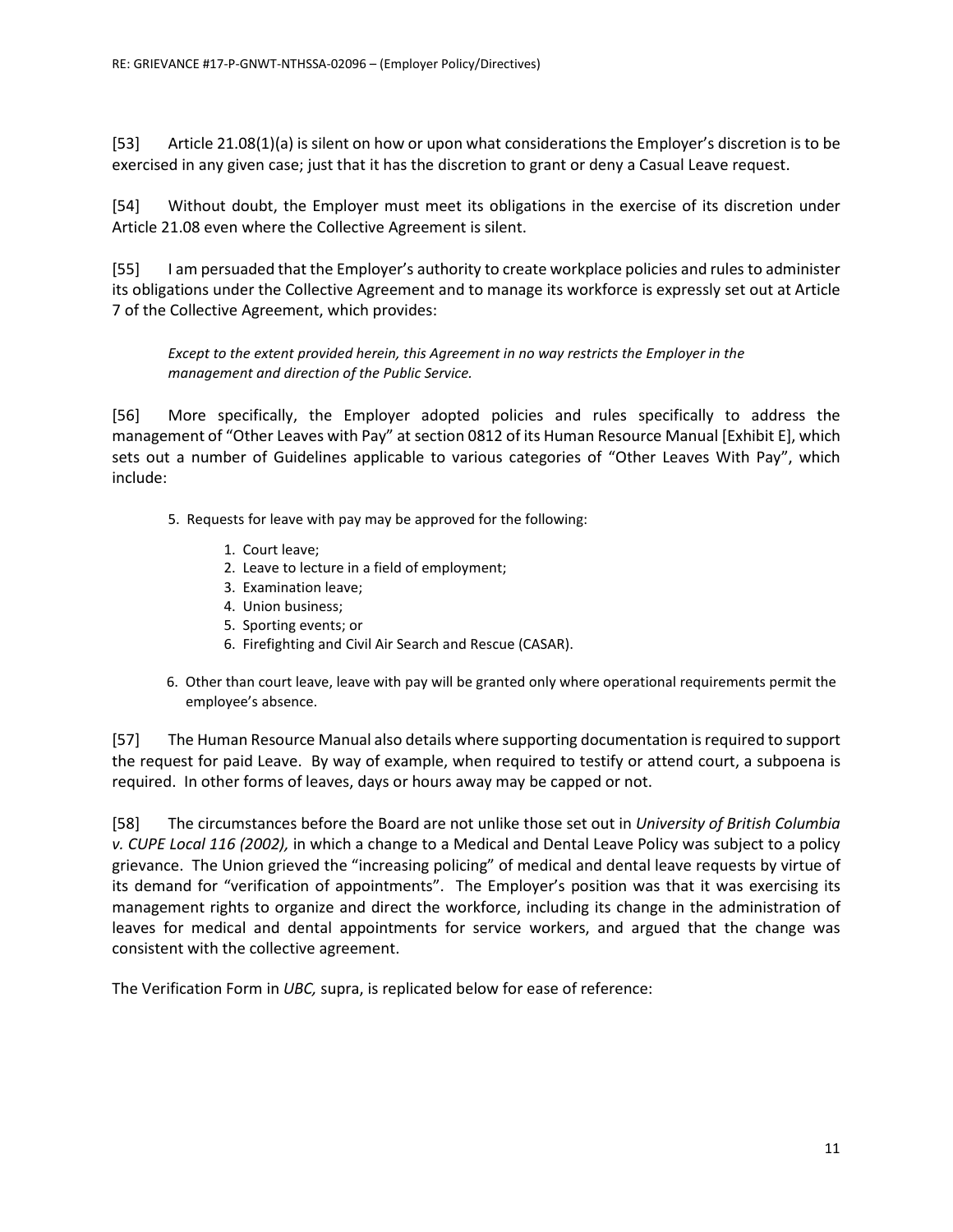| REQUEST RECORD FOR LEAVE FOR MEDICAL/<br>DENTAL APPOINTMENTS<br>CUSTODIAL DEPARTMENT, DEPARTMENT OF PLANT<br>OPERATIONS - U.B.C.                                                                |  |  |  |  |  |  |  |  |
|-------------------------------------------------------------------------------------------------------------------------------------------------------------------------------------------------|--|--|--|--|--|--|--|--|
| <b>NAME :</b>                                                                                                                                                                                   |  |  |  |  |  |  |  |  |
| IN ACCORDANCE WITH ARTICLE 17.03 IN THE COLLECTIVE<br>AGREEMENT BETWEEN THE UNIVERSITY AND C.U.P.E. 116, THIS<br>RECORDS A REQUEST FOR A LEAVE OF ABSENCE FOR<br>MEDICAL/DENTAL APPOINTMENT ON: |  |  |  |  |  |  |  |  |
| DATE OF APPOINTMENT:                                                                                                                                                                            |  |  |  |  |  |  |  |  |
| TIME OF APOINTMENT:                                                                                                                                                                             |  |  |  |  |  |  |  |  |
| TIME LEAVING WORK:<br>DATE:                                                                                                                                                                     |  |  |  |  |  |  |  |  |
|                                                                                                                                                                                                 |  |  |  |  |  |  |  |  |

|             |  |    | ---- |      |    |  |
|-------------|--|----|------|------|----|--|
|             |  |    |      |      |    |  |
| SIGNED:     |  |    |      |      |    |  |
|             |  | ست |      | سمعت |    |  |
|             |  |    |      |      |    |  |
|             |  |    |      |      |    |  |
| -----<br>__ |  |    |      |      | __ |  |

In this case, Arbitrator Taylor concluded that the Employer policy was generated to administer the medical and dental appointment provisions of the collective agreement. He also found the Verification form was "reasonable and minimalist in its impact" and did not constitute an invasion of the privacy of members and that the Employer's policy itself was not inconsistent with the collective agreement, at pgs. 16-17:

*The meaning of Article 17.03 is derived from the plain and ordinary language which the parties have chosen to express their bargain. Except for emergency treatment, all requests for leaves of absence for medical and dental appointments shall be submitted at least five working days in*  advance. The cardinal presumption is that the parties are assumed to have intended what they *said*.

*There is no language in Article 17*.03 *to suggest that so long as employees submit their request within the time period stipulated that the Employer is bound to grant the request. Article 17.03 speaks only to the submission of requests. It does not say that requests must, as of right, be granted. To so conclude would be to read into Article 17.03 words which are not there and a meaning which the plain language will not bear.*

*Article 17.03 provides that an employee's attendance may be excused to attend a medical or dental appointment but nowhere in Article 17.03 has the Employer relinquished its management right to grant or deny the requests. It would take clear and unequivocal language in order to reach that conclusion.*

```
********
```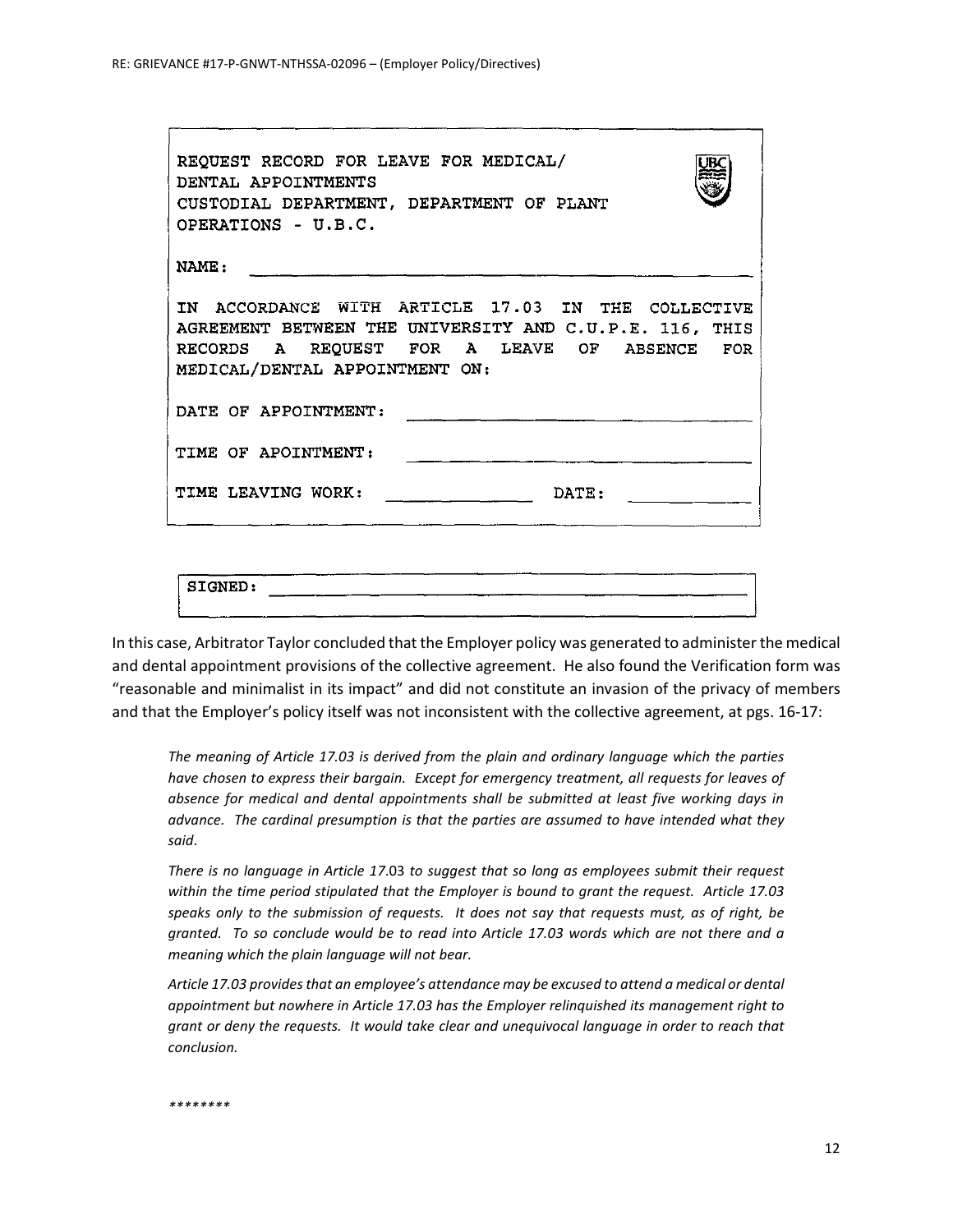*Article 17.03 requires employees to submit requests for leaves to attend a medical or dental appointment. The Employer has prescribed a form to administer that request; a form which does not infringe the collective agreement. The Employer is obligated to administer Article 17.03 in a fair manner. This includes consideration of requests on an individual basis and in a manner which is not arbitrary or discriminatory as those words are generally understood in matters of this kind.*

[59] I concur with Arbitrator Taylor's reasoning. I am persuaded that, as in the *UBC* case, there is nothing in the wording of Article 21.08 which limits or restricts the Employer's right to adopt policies and protocols to administer Casual Leave and nothing which causes me to conclude that the Employer relinquished its management right to grant or deny a Casual Leave request, so long as it acts reasonably in administering Casual Leave requests under Article 21.08 and in exercising its discretion thereunder.

[60] There is also nothing in the plain language of Article 21.08 to limit or restrict the Employer's right to implement an Appointment Confirmation protocol in its administration and management of Casual Leave under the Collective Agreement as a component of its right to manage its workforce pursuant to Article 7. I am persuaded that the Employer's form [Exhibit B] is both "reasonable and minimalist"; requiring the bare minimum of non-personal information it feels necessary to manage its obligations under Article 21.08 Collective Agreement.

[61] In my view, the evidence before the Board is insufficient to establish a violation of a member's right of privacy through the introduction of the Appointment Confirmation form. Indeed, I find that the wording on the form does not require a member to disclose confidential information at all.

[62] Although the Union asserted that requiring a signature from a service provider (directly or indirectly) is sufficient to trigger a privacy violation, there is no evidence before the Board of a single incident in which a signature of an otherwise unidentified person violated a member's privacy. Nor is there any evidence that a signature on the Appointment Confirmation form actually triggered an identification of a particular medical or dental clinic/office or school authority or legal service, and even if it were otherwise, such an association does not establish a violation of a member's privacy, without more. This argument merely raises the possibility of identifying the nature of an eligible appointment under Article 21.08, which falls well short of satisfying its onus of establishing, at minimum, a *prima facie*  violation of the Collective Agreement.

[63] The Board is mindful that disclosure of a category of professional appointments may be disconcerting in some situations. However, there is simply no or insufficient evidence before the Board to establish a violation of a member's privacy or even that a member's personal information was demanded by the Employer through the use of its Appointment Confirmation form. An assertion of the potential for a privacy breach is insufficient without cogent evidence to support the assertion to establish a violation of a member's confidential information.

[64] As detailed above, I am persuaded that the Employer's adoption of a procedural form to inform and supplement the Employer's exercise of discretion in allowing or denying Casual Leave reasonably fits within the Employer's retained authority to manage its workforce under Article 7 of the Collective Agreement; nor is there any evidence before the Board to demonstrate that the Employer's protocols have been unreasonable in its application to affected members.

[65] I am unable to conclude that the significant privacy breaches detailed in the Union's authorities (including intentional disclosure of diagnoses and prognoses) are not analogous to an assessment of the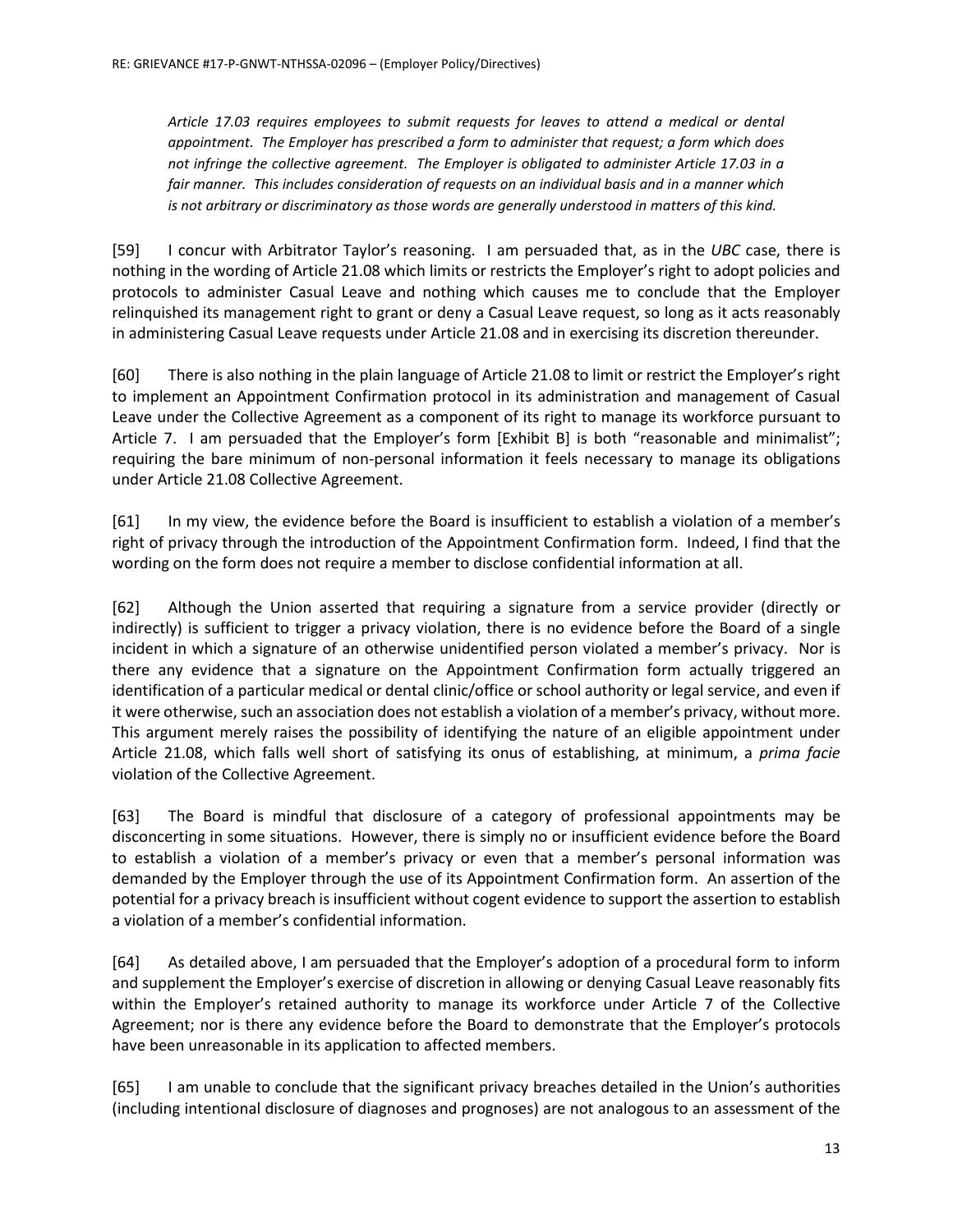circumstances before the Board in determining whether the Employer's Appointment Confirmation form, which requires only the category of appointment, date and signature, constitutes a violation of the Collective Agreement. To be clear, I am not persuaded that the information requested on the Employer's form can reasonably be construed as "personal employee information" in the circumstances.

## *KVP Assessment:*

[66] I am equally persuaded that in unilaterally imposing the Rule, the Employer has met the various components set out in *KVP*, supra, as detailed below.

[67] *A rule cannot be inconsistent with the Collective Agreement:* The Employer fashioned an Appointment Confirmation form which replicated the negotiated wording of Article 21.08(1)(a):

- It required that the **category** of the appointment be identified, but not the nature or purpose of the appointment.
- The particular details of the attending service provider (who, where and why) are not required on the Employer's form. A hand-written signature, even if decipherable, would not, without more, in my opinion, reasonably constitute a breach of a member's privacy or a violation of the Collective Agreement.
- [68] *A rule must not be unreasonable:*
	- I am persuaded that the Employer's form is not unreasonable. Rather, I find that the Employer took reasonable steps to limit the information it requested in order to verify a member's compliance with the parameters of Casual Leave under Article 21.08, without unreasonable intrusion into a member's private affairs.

In reaching this conclusion, I have noted other "leaves" identified in the Collective Agreement in which supporting documentation is required, such as a copy of the subpoena in cases of requests for Court Leave. I am equally persuaded that in performing an oversight function to guard against a mis-use of the categories of leave authorized under the Collective Agreement is not unreasonable without evidence to the contrary.

[69] *A rule must be clear and unequivocal:* I have concluded that the Employer's form is not ambiguous.

[70] *The rule was introduced to employees before its effective date.* The notes of the NTHSSA – Yellowknife Region [Exhibit A] established the affected employees received notice at the January 2017 staff meeting of the Appointment Confirmation form in advance of its effective date on February 1, 2017.

[71] The remaining components of the *KVP* test are not applicable in this case: there is no disciplinary consequence for a violation of the Rule and there is no evidence before the Board that the Rule was or was not consistently enforced before it was suspended pending the outcome of the Grievance.

[72] Having regard to all of the circumstances, I am also persuaded that the mere fact that a supervisor may approve Casual Leave even in the absence of an Appointment Confirmation form does not, without